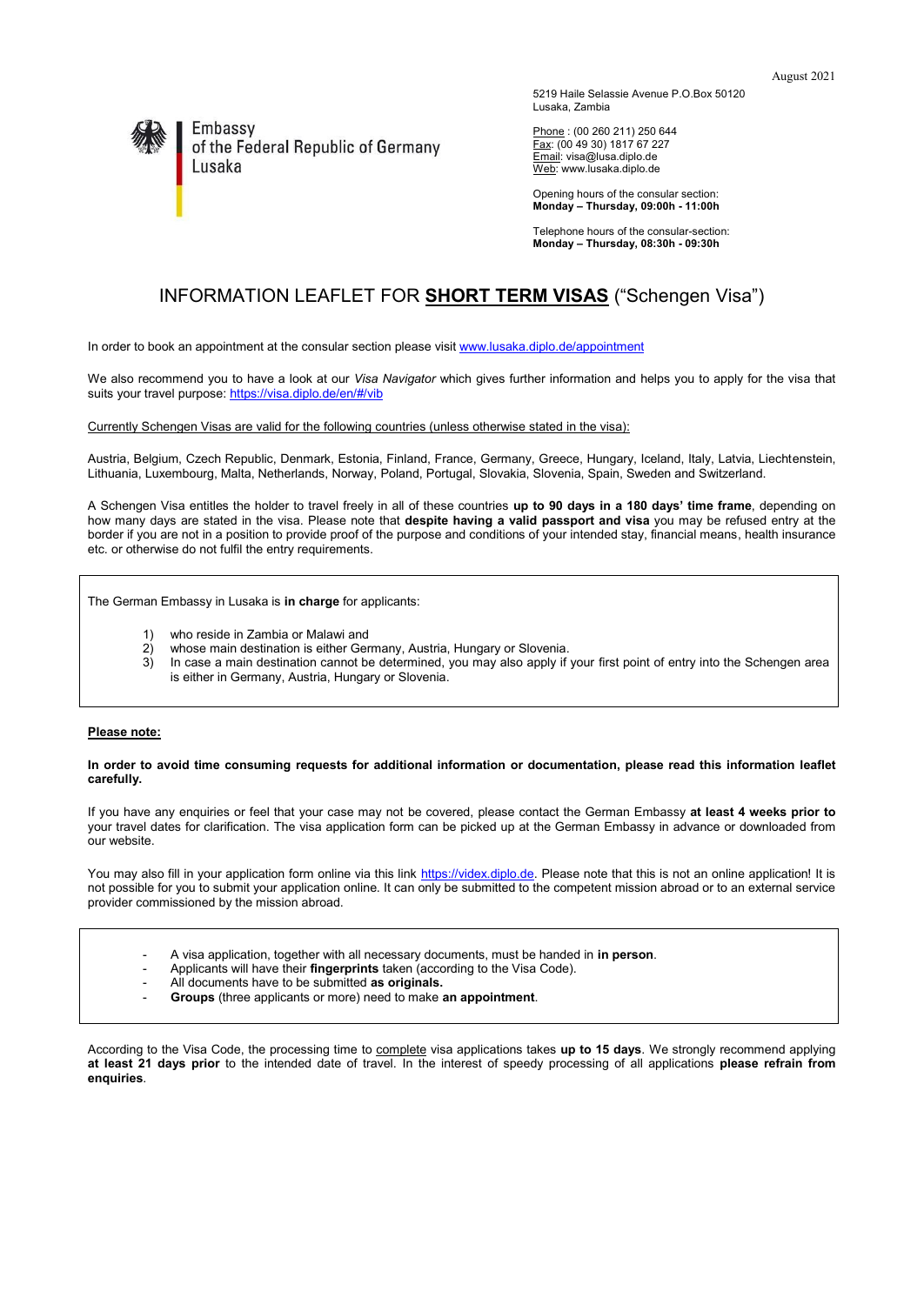# **The following documents have to be submitted for all applications:**

| Completely filled-in and signed application form                                                                                                                                                                                                                                                                                                                                                                                                                                                                                                                                                                                                                                                                                                                                 |                      |
|----------------------------------------------------------------------------------------------------------------------------------------------------------------------------------------------------------------------------------------------------------------------------------------------------------------------------------------------------------------------------------------------------------------------------------------------------------------------------------------------------------------------------------------------------------------------------------------------------------------------------------------------------------------------------------------------------------------------------------------------------------------------------------|----------------------|
| One passport size picture with a bright background                                                                                                                                                                                                                                                                                                                                                                                                                                                                                                                                                                                                                                                                                                                               |                      |
| Valid and undamaged passport with at least two blank pages (also has to be valid for at least 3 months after<br>intended return to your home country)                                                                                                                                                                                                                                                                                                                                                                                                                                                                                                                                                                                                                            |                      |
| Copy of passport particulars and all stamps and visa's in the passport                                                                                                                                                                                                                                                                                                                                                                                                                                                                                                                                                                                                                                                                                                           | copy                 |
| National registration card                                                                                                                                                                                                                                                                                                                                                                                                                                                                                                                                                                                                                                                                                                                                                       | original and<br>copy |
| Proof of overseas travel health insurance:                                                                                                                                                                                                                                                                                                                                                                                                                                                                                                                                                                                                                                                                                                                                       | original             |
| the insurance has to fulfil the following requirements:<br>Coverage of the entire period of your stay in the Schengen states.<br>Coverage of at least the whole Schengen states.<br>Minimum coverage: 30.000 Euro.<br>$\overline{\phantom{a}}$<br>Coverage of the repatriation of mortal remains.<br>If the trip involves sports activities, the insurance has to cover injuries resulting from these activities.<br>(Exceptions may apply to spouses of EU/EWR citizens accompanying their spouses to a country other than the<br>spouses' home country and holders of diplomatic passports)                                                                                                                                                                                    |                      |
| Flight-itinery/quotation:<br>Flight reservation and complete intended itinerary (indicates the intended date of entry into the Schengen states<br>and the intended date of exit from the Schengen states), if possible covering the whole intended journey<br>throughout the territory of the Schengen states. In case you travel to/through more than one country you have to<br>show flight details for the whole trip.<br>You are not required to provide proof of purchase of a flight ticket before a visa is issued.                                                                                                                                                                                                                                                       | copy                 |
| We strongly advice to only purchase a ticket after a visa has been issued.                                                                                                                                                                                                                                                                                                                                                                                                                                                                                                                                                                                                                                                                                                       |                      |
| If you are a non-Zambian national: Visa / employers permit / residence permit / investors permit in Zambia<br>valid at least three months beyond your intended departure from the territory of the Schengen states (booklet<br>and stamp in passport)                                                                                                                                                                                                                                                                                                                                                                                                                                                                                                                            |                      |
| If you are a non-Zambian national: If you do not intend to return to Zambia, you should present proof that entry<br>to your country of origin or any other third country is guaranteed.                                                                                                                                                                                                                                                                                                                                                                                                                                                                                                                                                                                          |                      |
| <b>Proof of your work situation:</b><br>If you are employed: employment contract or recent employer statement, including information on monthly salary<br>and granted leave, recent letter from employer indicating your employment status within the company as well as<br>the duration of the contract and duration of employment, payslips (signed and stamped by the company),<br><b>NAPSA</b><br>If you are a company owner or self-employed: Certificate of registration of the company as well as company<br>shareholder certificate from PACRA; tax return form (company form 5 and 7).                                                                                                                                                                                  | original             |
| <b>Proof of financial means:</b>                                                                                                                                                                                                                                                                                                                                                                                                                                                                                                                                                                                                                                                                                                                                                 | original             |
| Personal bank statements of the last three months, stamped by the bank.<br>Payslips of the last three months, stamped/signed by the employer.<br>Other documents that prove your financial means if necessary, e.g. social benefits, regular income<br>(e.g. generated by property).<br>Please note: If applicants are not able to prove that they can cover all costs, arising in connection with the<br>planned trip to the Schengen states, they have to provide a formal obligation declaration<br>(Verpflichtungserklärung), issued by the German immigration office (Ausländerbehörde) or the<br>Austrian/Hungarian/Slovenian equivalent. However, own bank account statements and payslips are requested<br>regardless in order to evaluate the ties to the home country. |                      |
| Proof of integration into the country of residence:                                                                                                                                                                                                                                                                                                                                                                                                                                                                                                                                                                                                                                                                                                                              | original             |
| If you are employed: recent letter from employer indicating the employment status within the company as well as<br>the duration of the contract and duration of employment, payslips stamped by the company (or equivalent),                                                                                                                                                                                                                                                                                                                                                                                                                                                                                                                                                     |                      |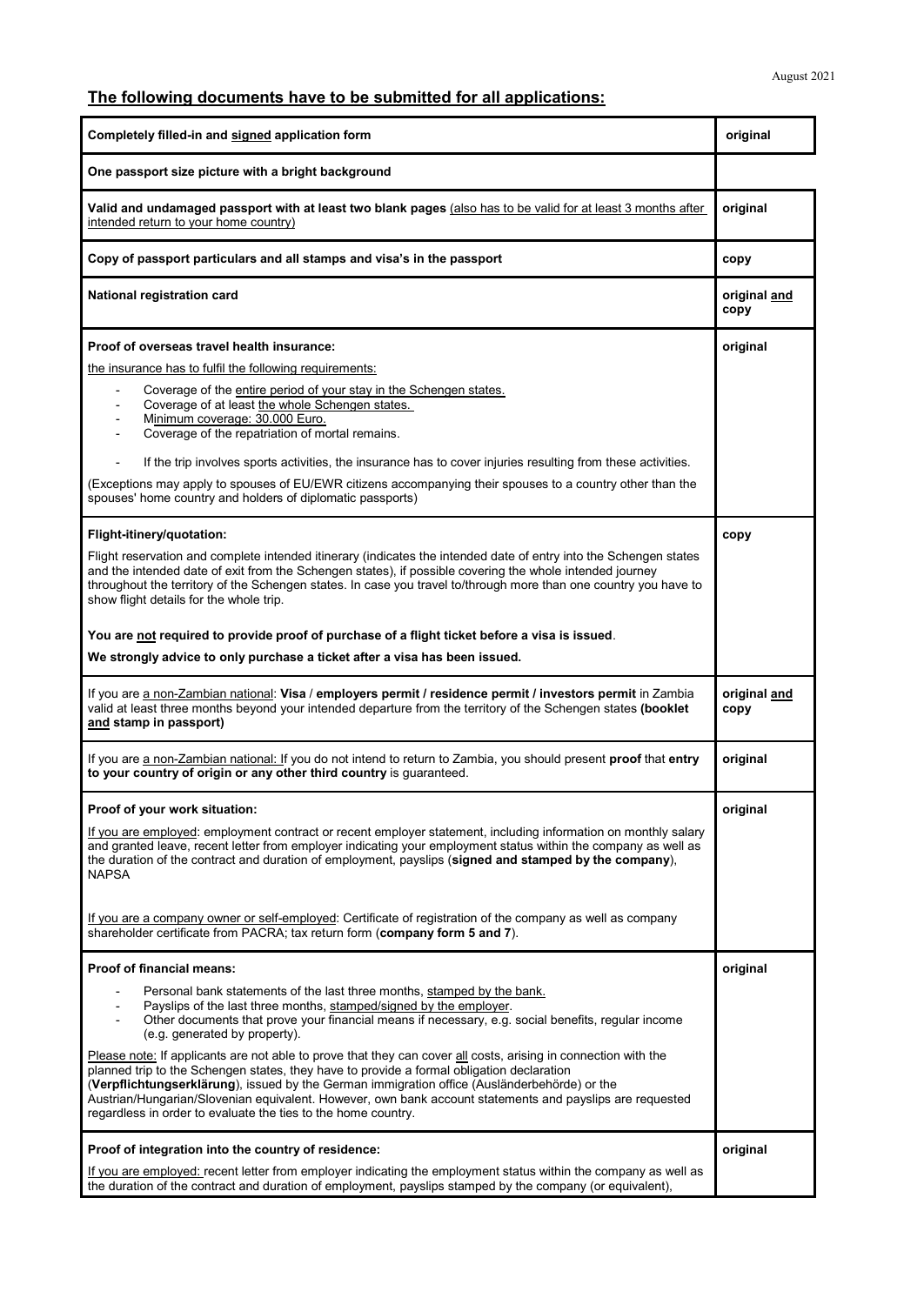| <b>NAPSA</b>                                                                                                                                                                                                                                         |          |
|------------------------------------------------------------------------------------------------------------------------------------------------------------------------------------------------------------------------------------------------------|----------|
| If you are a company owner or self-employed: Certificate of registration of the company as well as company<br>shareholder certificate from PACRA, tax return form (company form 5 and 7)                                                             |          |
| Proof of family ties: marriage certificate, birth certificate of your children to prove ties to the home country.                                                                                                                                    |          |
| If applicable: proof of other special circumstances, e.g. nursing care of family member due to serious<br>illness/disability etc.                                                                                                                    |          |
| Minor applicants:                                                                                                                                                                                                                                    | original |
| Birth certificate incl. full names of both parents<br>Certified copies of ID / passport of both parents                                                                                                                                              |          |
| The visa application has to be signed by both parents mentioned in the birth certificate or the parent/person who<br>has sole-custody or legal guardianship of the child in front of the staff at the German Embassy.                                |          |
| If one parent has sole-custody, adequate proof must be provided (e.g. death certificate of deceased parent,<br>divorce decree with custody arrangement, Court order of guardianship, etc.).                                                          |          |
| If the child travels with only one parent, the other parent must produce an adequate consent (signature<br>certified by a competent authority).                                                                                                      |          |
| Fee of 80 Euro, payable in Zambian Kwacha cash only and subject to the Embassy's current exchange rate.<br>Exceptions may apply.<br>Please note: This is a registration fee and in case of a rejection of your application, there will be no refund. |          |

# **Further document requirements depending on the purpose of your stay:**

# **Family or private visit:**

| Invitation letter, written and signed by the inviting party, stating the purpose of the trip and the time-period<br>of the intended stay. The signature of this invitation should be legalised by the competent authority. | original<br>(copy will suffice when a<br>formal obligation was |
|----------------------------------------------------------------------------------------------------------------------------------------------------------------------------------------------------------------------------|----------------------------------------------------------------|
| For family visits: <b>proof of family ties</b> with the referent/inviting person.                                                                                                                                          | provided as original)                                          |
| <b>Proof of accommodation</b> for the whole duration of the intended stay in the territory of Germany/<br>Austrian/Hungarian/Slovenian.                                                                                    |                                                                |

## **Business**:

| Invitation from business partner in Germany/Austria/Hungary/Slovenia explaining the purpose of the<br>trip and identity of invited person and intended length of stay signed and stamped by the business partner<br>and other evidence of the purpose of your trip (e.g. entry tickets to trade fairs, congress etc.)<br>For German invitations a formal obligation according to §§ 66-68 AufenthG (Verpflichtungserklärung) may | original |
|----------------------------------------------------------------------------------------------------------------------------------------------------------------------------------------------------------------------------------------------------------------------------------------------------------------------------------------------------------------------------------------------------------------------------------|----------|
| be required.                                                                                                                                                                                                                                                                                                                                                                                                                     |          |
| If the costs are borne by your business partner, this must be stated in detail in the invitation.                                                                                                                                                                                                                                                                                                                                |          |
| Confirmation of your employer about your position in the company as well as the purpose and<br>conditions of your trip, including how the costs will be met (accommodation, meals, per diem allowance,<br>health insurance).                                                                                                                                                                                                     | original |
| If the costs are borne by your company: Signed letter to that effect, certificate of registration, company bank<br>statement of the past three months, stamped by the bank.                                                                                                                                                                                                                                                      | original |
|                                                                                                                                                                                                                                                                                                                                                                                                                                  |          |

## **Tourism**

| Proof of accommodation for the whole duration of the intended stay, throughout the Schengen states:<br>document from the hotel/establishment providing accommodation or any other appropriate document<br>indicating the accommodation envisaged, e.g. proof of real estate property. | copy |
|---------------------------------------------------------------------------------------------------------------------------------------------------------------------------------------------------------------------------------------------------------------------------------------|------|
| Confirmation of the booking of an organised trip or any other appropriate document indicating the<br>envisaged travel plans, e.g. individual booking or planned activities, guided tours, event tickets.                                                                              |      |